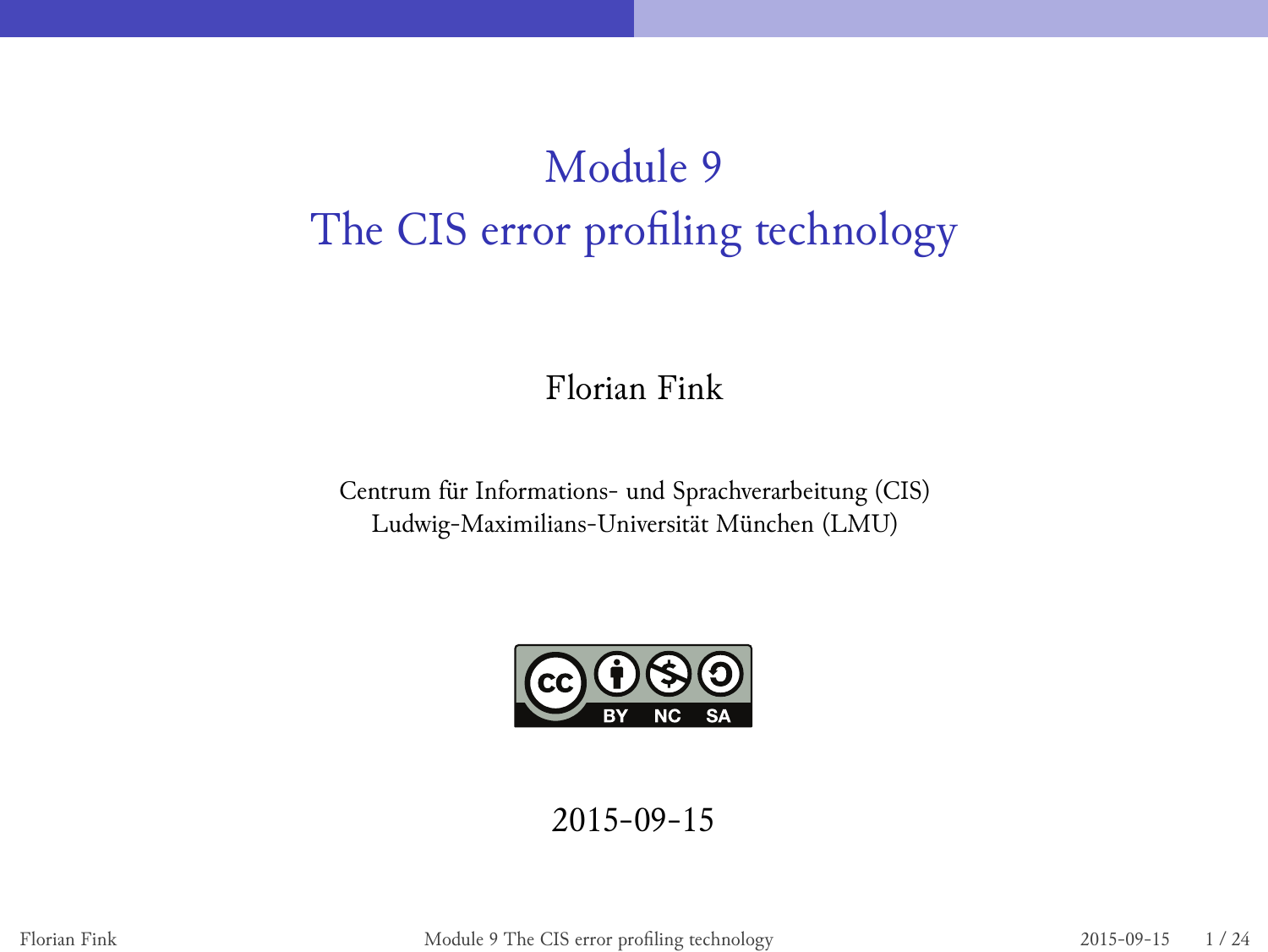# Introduction to postcorrection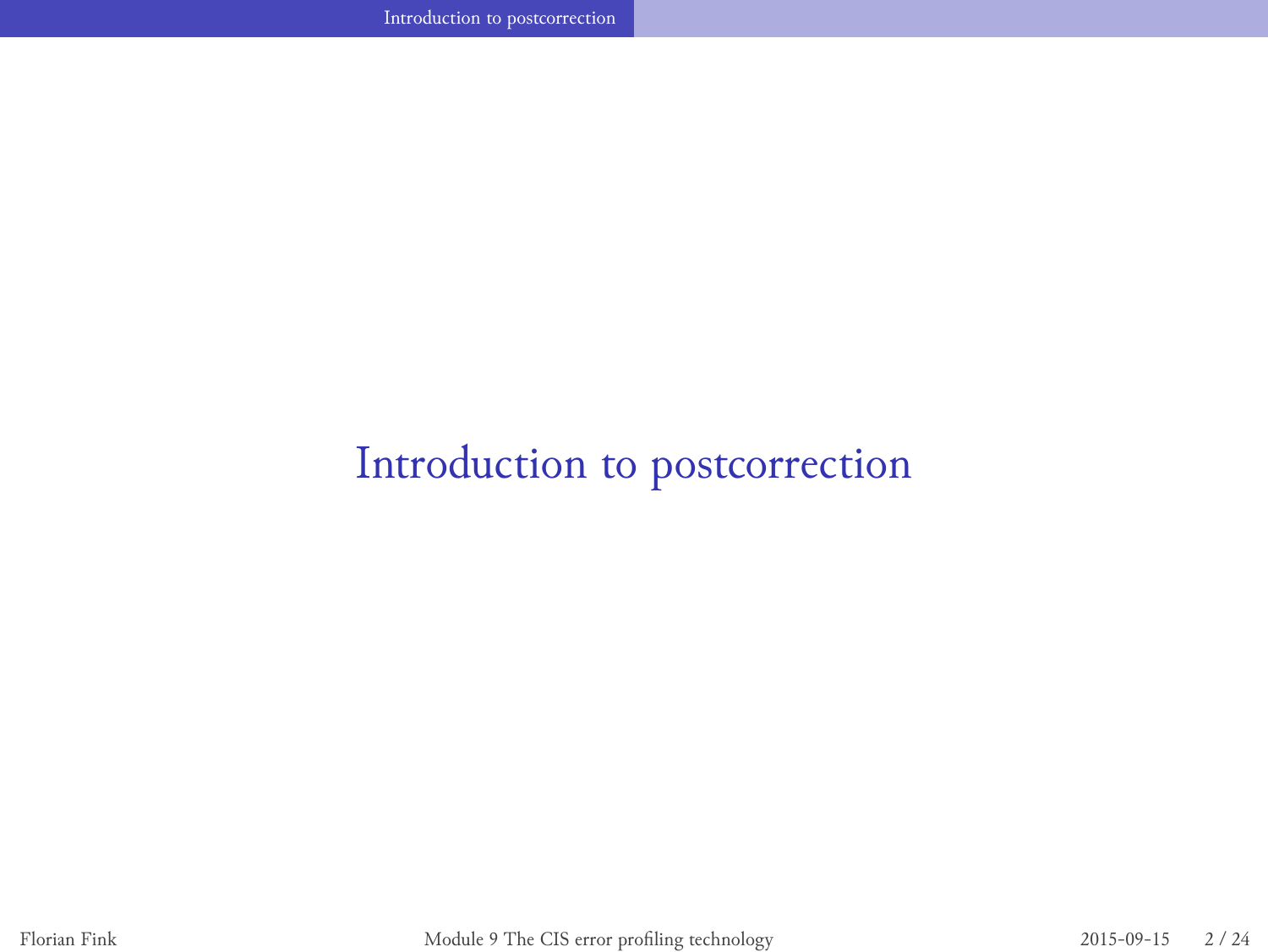## OCR on historical documents

Even state-of-the-art OCR engines introduce detection errors to the digitalization process.

- The detection rate of OCR engines on historical documents is in general worse than on modern documents due to:
	- bad quality of the original documents
	- bad quality of the scans
	- unusual fonts
	- unusual characters
	- historical spelling
- For a later scientific work on the documents, the results of the digitalization must be further improved
- The results of the OCR must be manually verified and corrected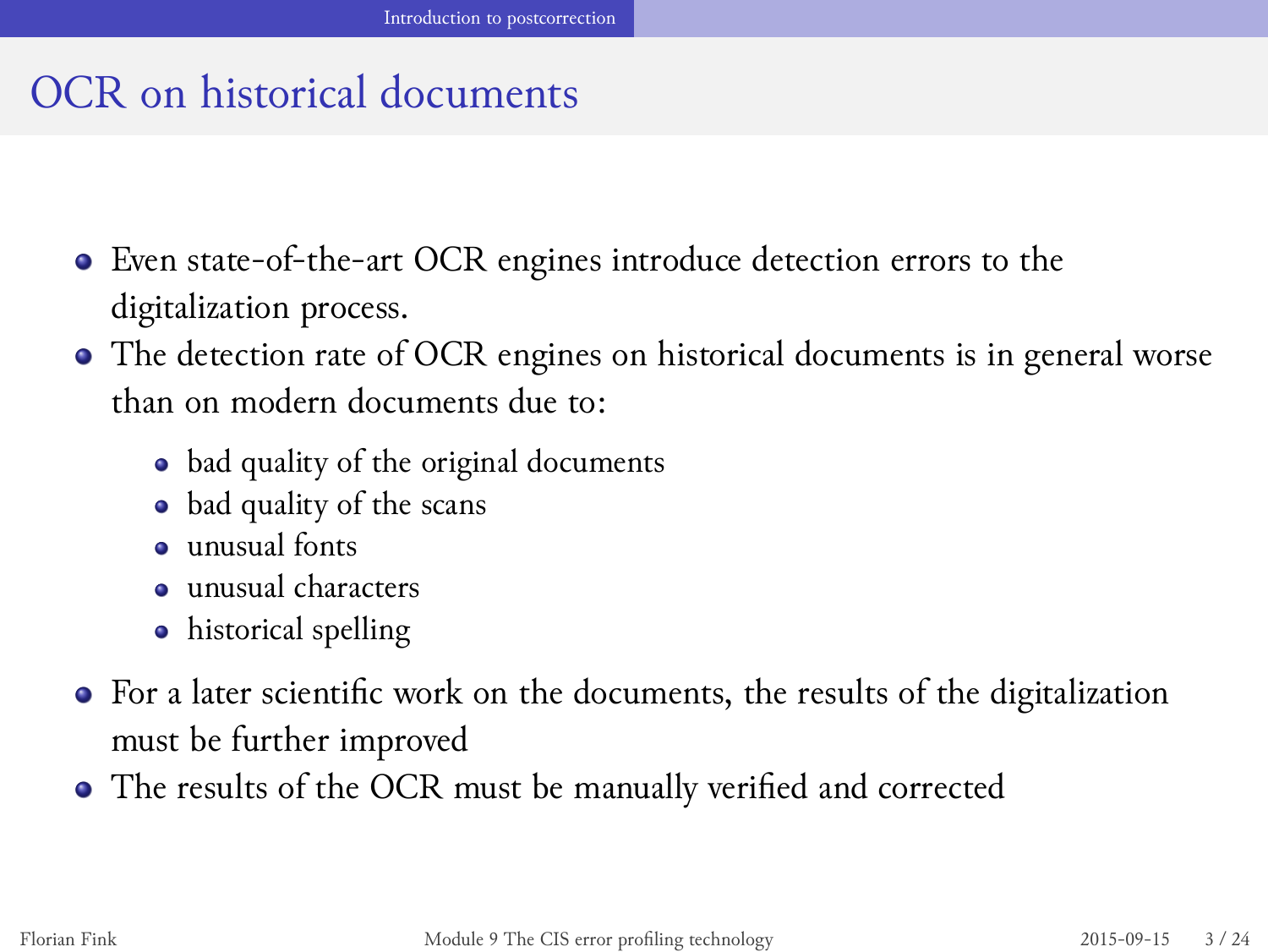# Error detection

- Modern word processors support include powerful spellchecker to help the user to produce (mostly) error-free text
	- They detect misspelled words and mark them in the text

- They automatically generate a list of corrections for the user
- Error correction systems use dictionaries in order to detect misspelled words and to generate correction lists
- Through the inclusion of a word context, even correct dictionary entries in a wrong context can be detected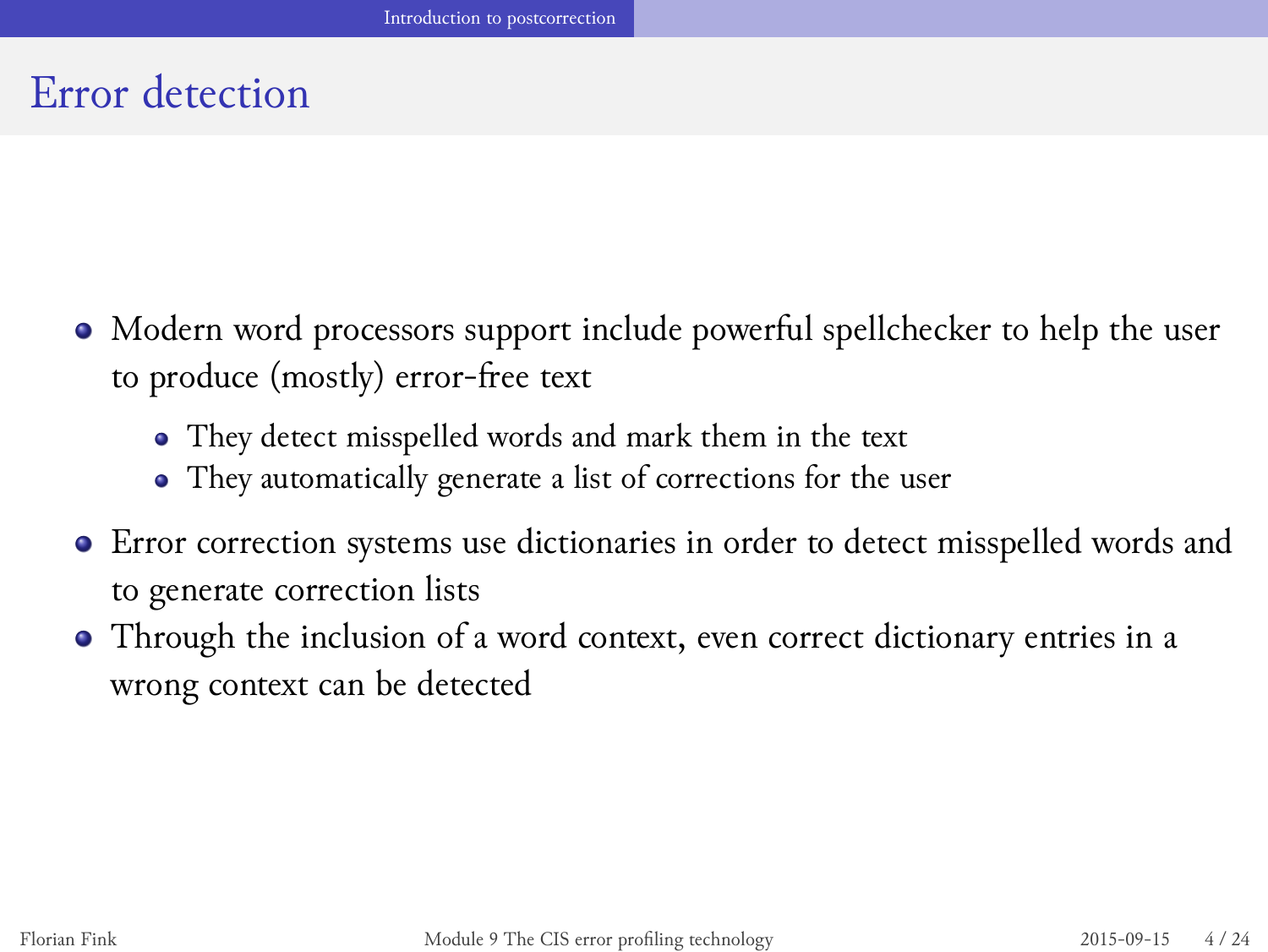# The spell checker poem

The spell checker poem shows the weakness of word based error detection without context:

Introduction to postcorrection

I have a spelling checker It came with my PC It highlights for my review Mistakes I cannot sea.

I ran this poem thru it I'm sure your pleased to no Its letter perfect in it's weigh My checker told me sew.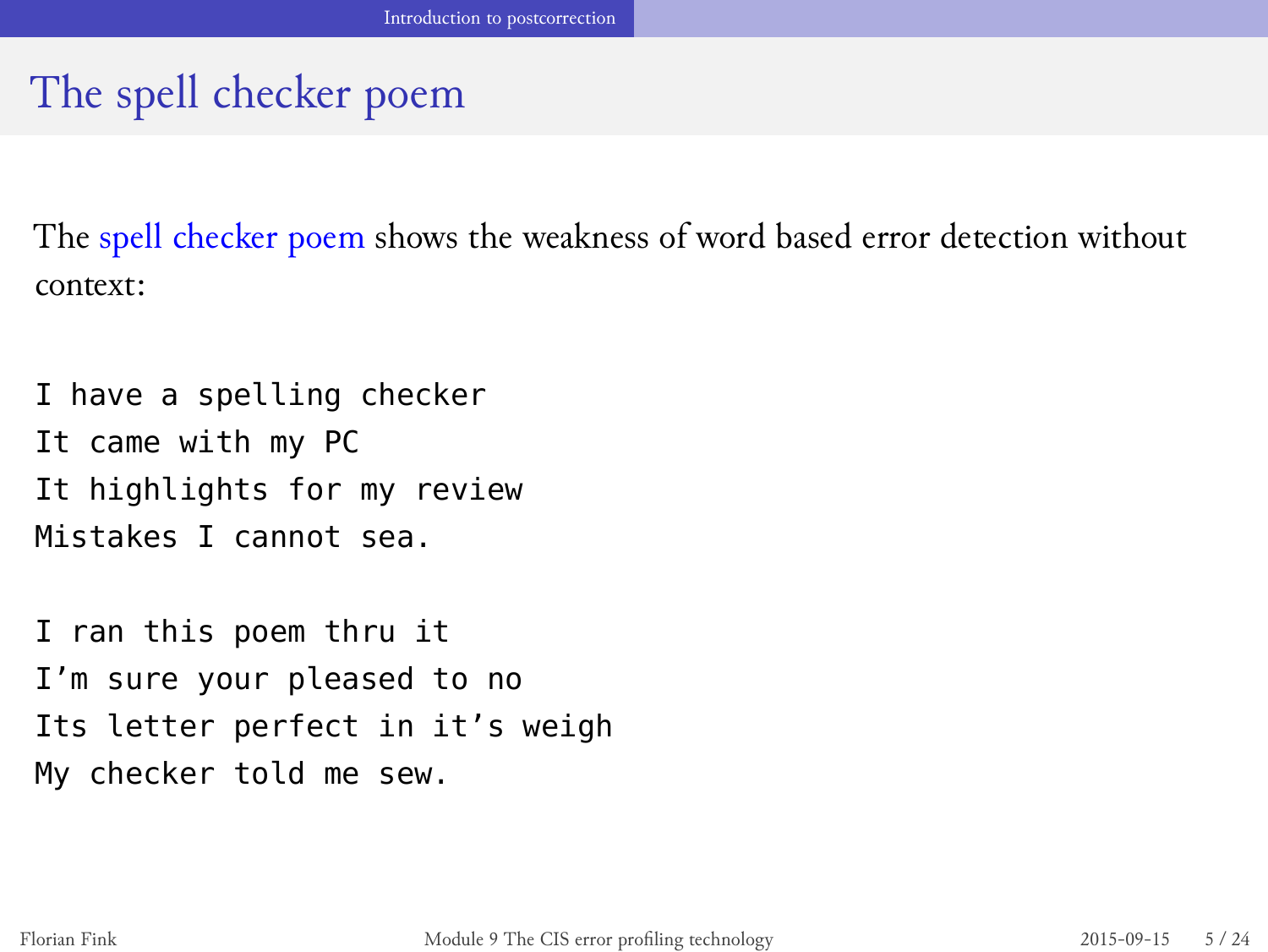## Error detection on OCRed historical documents

- Spellchecker as used in word processors can be used to detect misspelled words.
- They need at least dictionary of the document's language
- A language model of the document further improves the error detection.
- For historical documents dictionaries and language models are scarce
- The OCR further complicates the detection errors into the documents:
	- is a unknown word a historical spelling variant?
	- was the unknown word introduced by a erroneous character recognition?
	- do both factors overlap?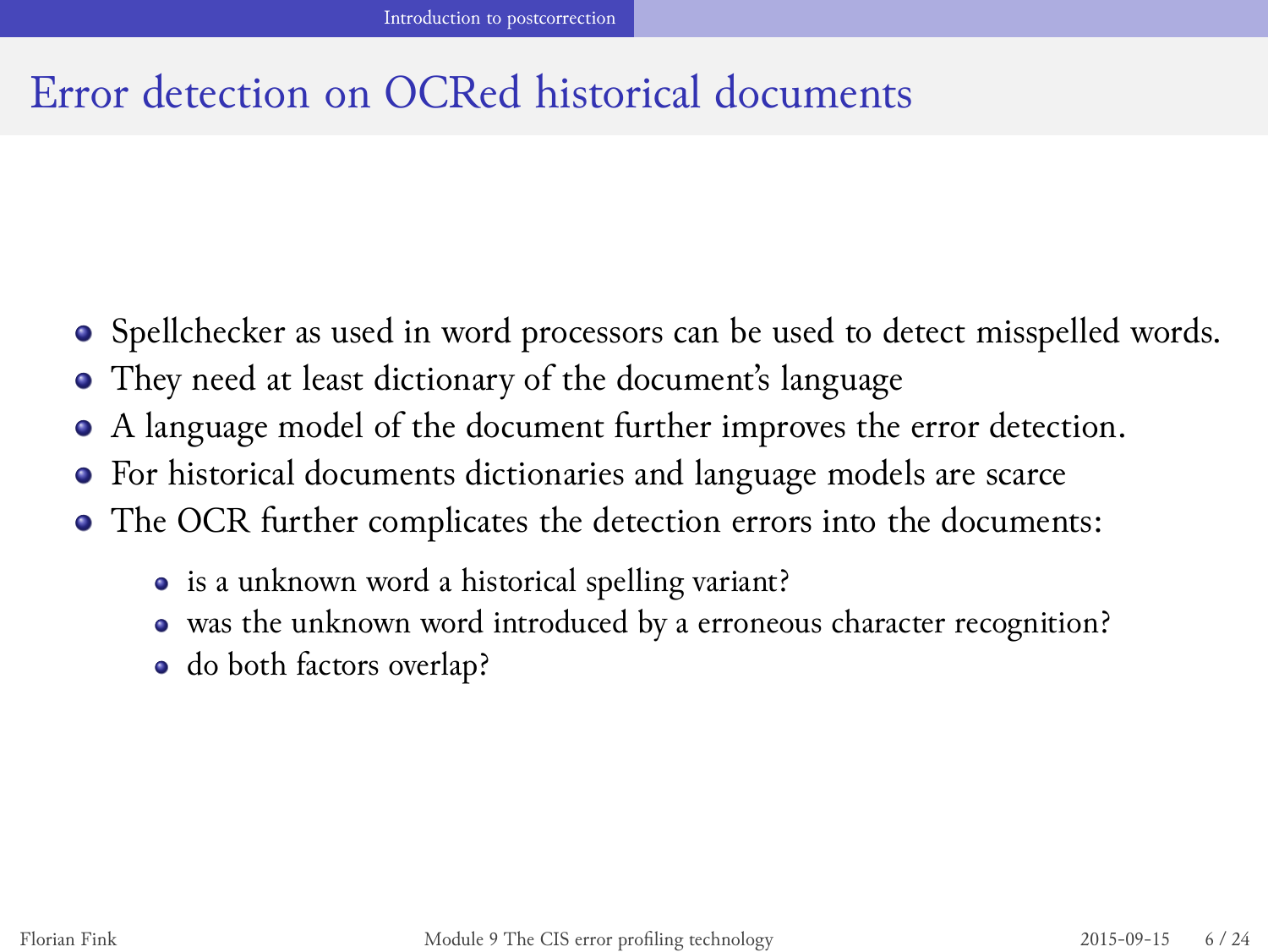Basic error detection and correction

**Basic error detection and correction**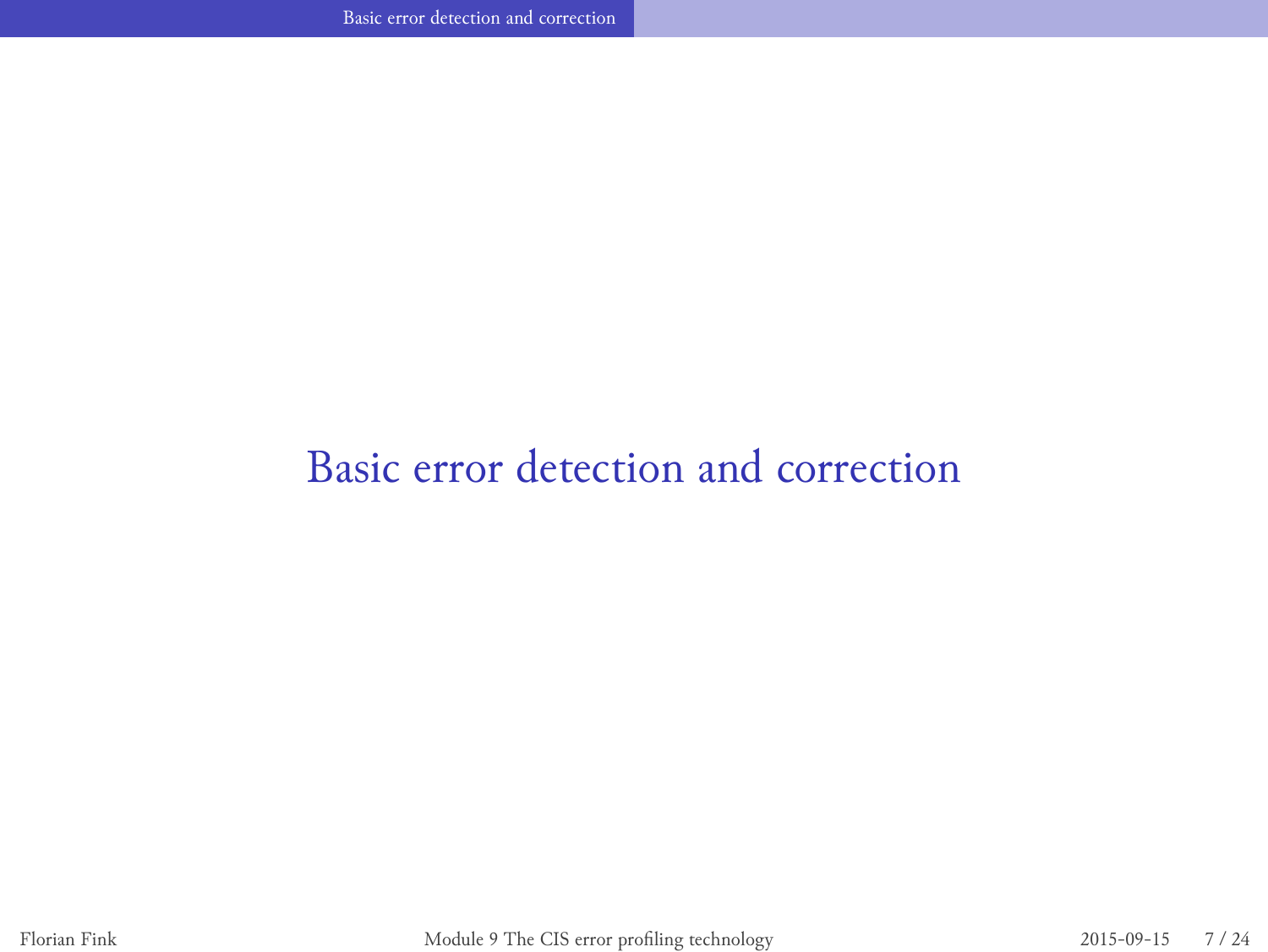## Word based error detection and correction

Given a dictionary of all words in a language the spell checker searches every word in the dictionary

- If an according dictionary entry is found, the word is correct
- If an according dictionary entry is *not* found, the word is marked as a possible error
	- Each word of the dictionary is compared to the misspelled word
	- Dictionary entries that are *similar* to this word are selected
	- The selected dictionary entries are provided as correction suggestions for the misspelled word.
- To compare words different kinds of word distance measures like the *Levenshtein distance* are used.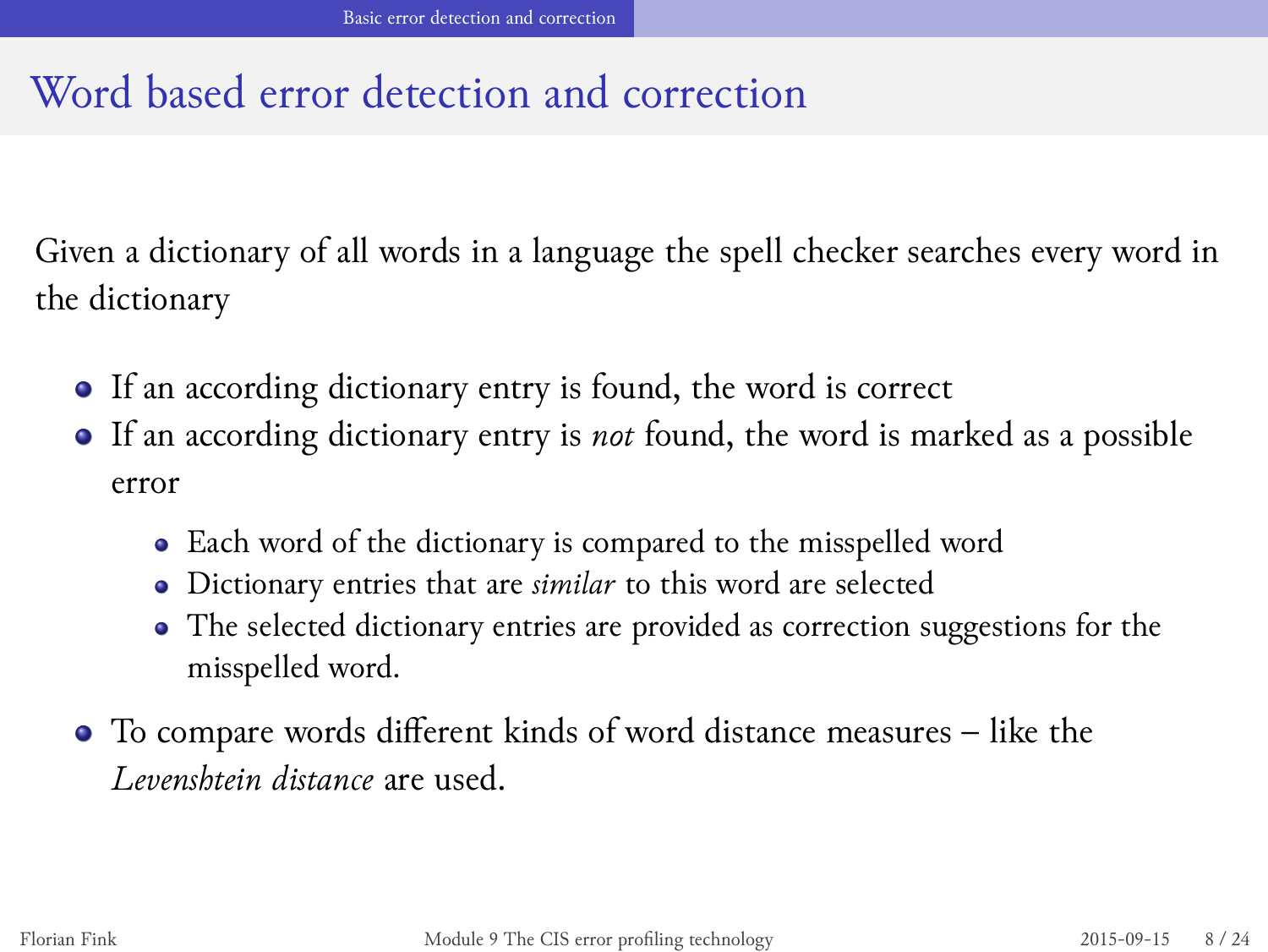### Levenshtein distance

- The Levenshtein distance is a common metric to measure the distance between two words.
- It is defined as the *minimal number of character level edits* that convert one word into another.
- Character level edits include:
	- Substitution of one character to another
	- Insertion of one character
	- Deletion of one character

For example the Levenshtein distance between *kitten* and *sitting* is 3:

- **•** <u>k</u>itten → sitting (substitution of *k* with *s*)
- sitten *→* sitting (substitution of *e* with *i*)
- sittin *→* sitting (insertion of *g* at the end)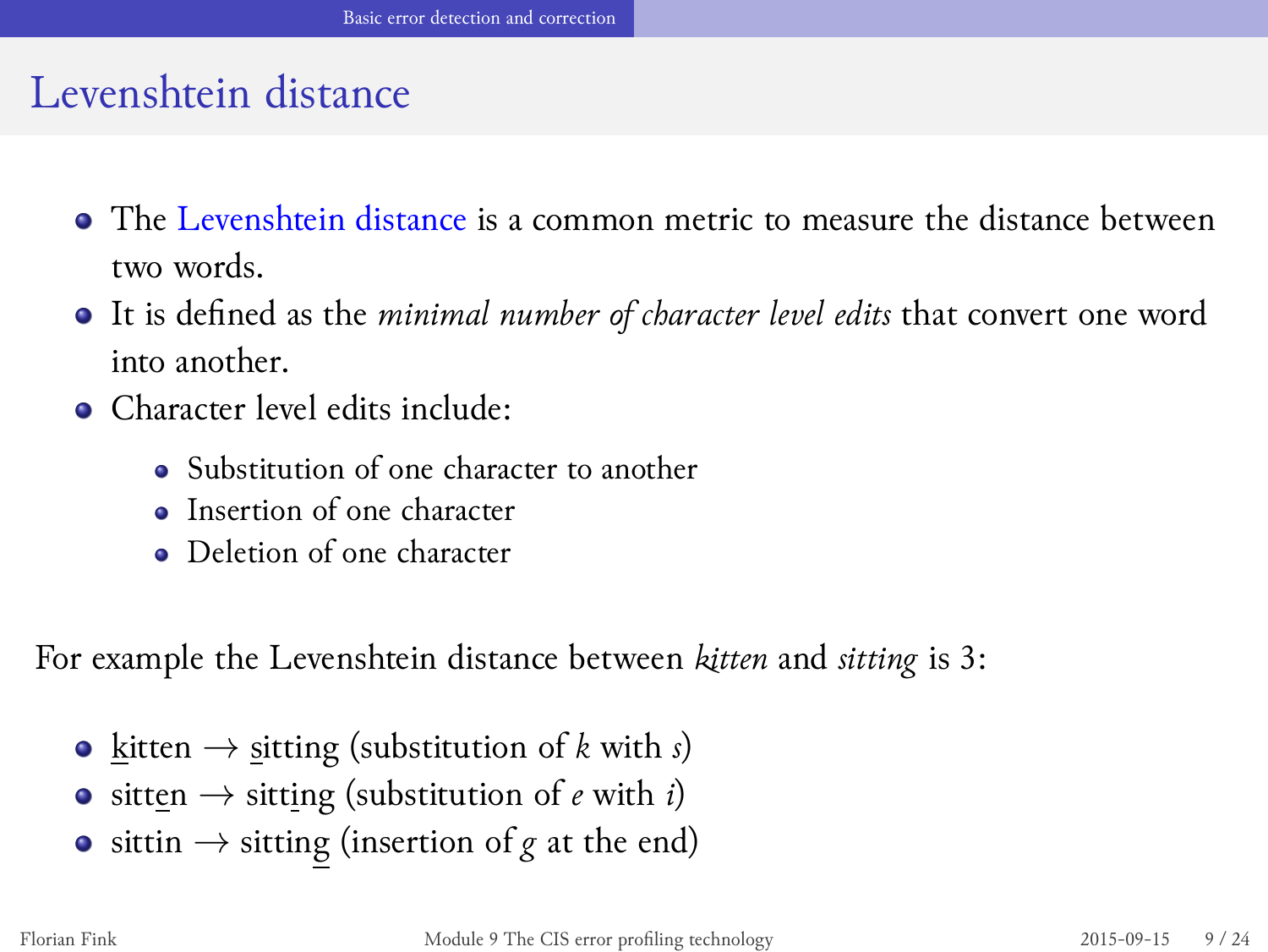## Context sensitive error detection

Basic error detection and correction

- The context of words is represented, using so-called *N-Gram* language models for the different languages.
- N-Gram models count overlapping sequences of N words in big language corpora to calculate the probability of word contexts.
- These probabilities are then used to identify unlikely word sequences in the input documents.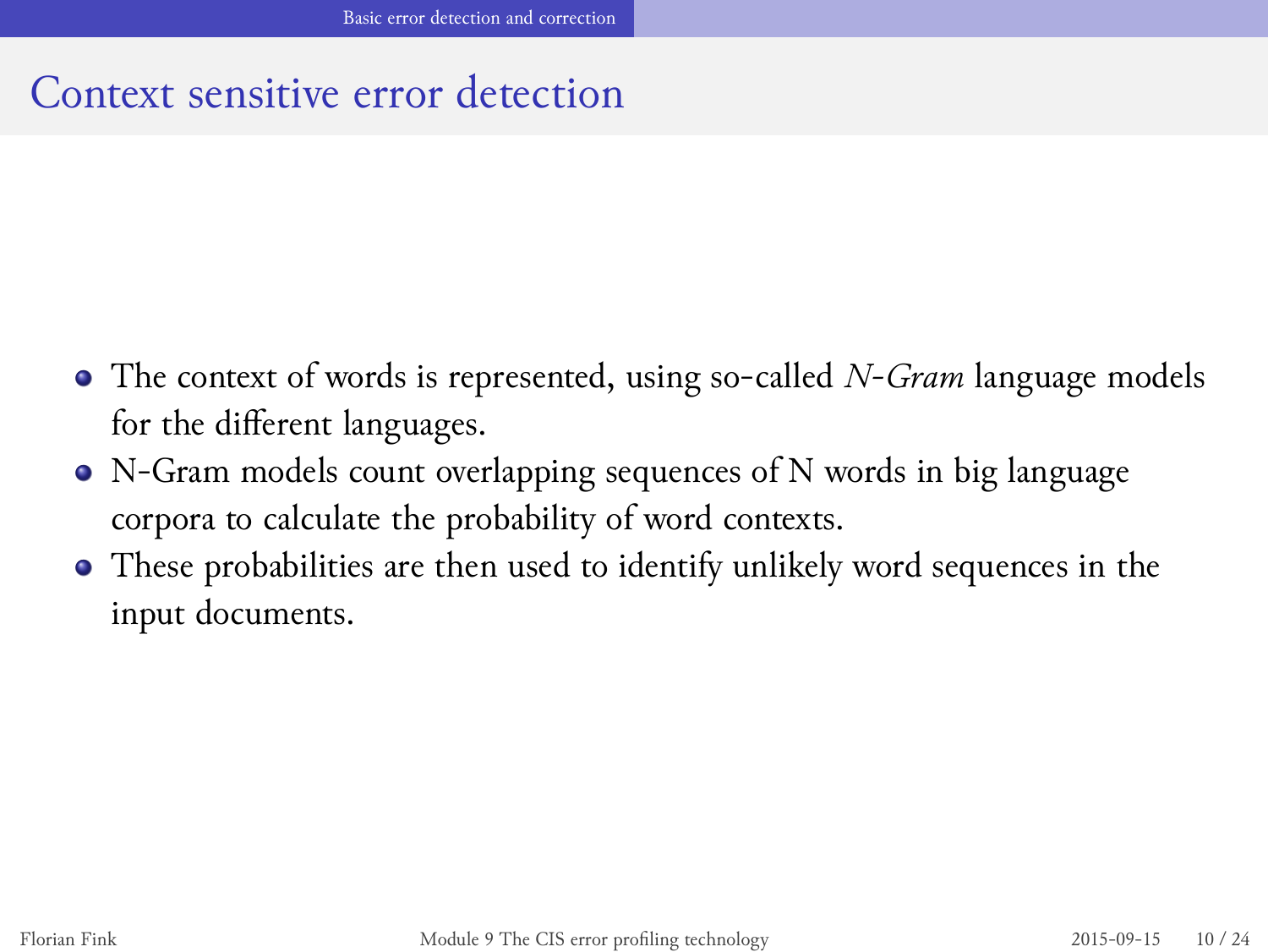$\mathbb{Z}_2$  . The language profiler and  $\mathbb{Z}_2$  is a set of the language profiler and  $\mathbb{Z}_2$ 

The language profiler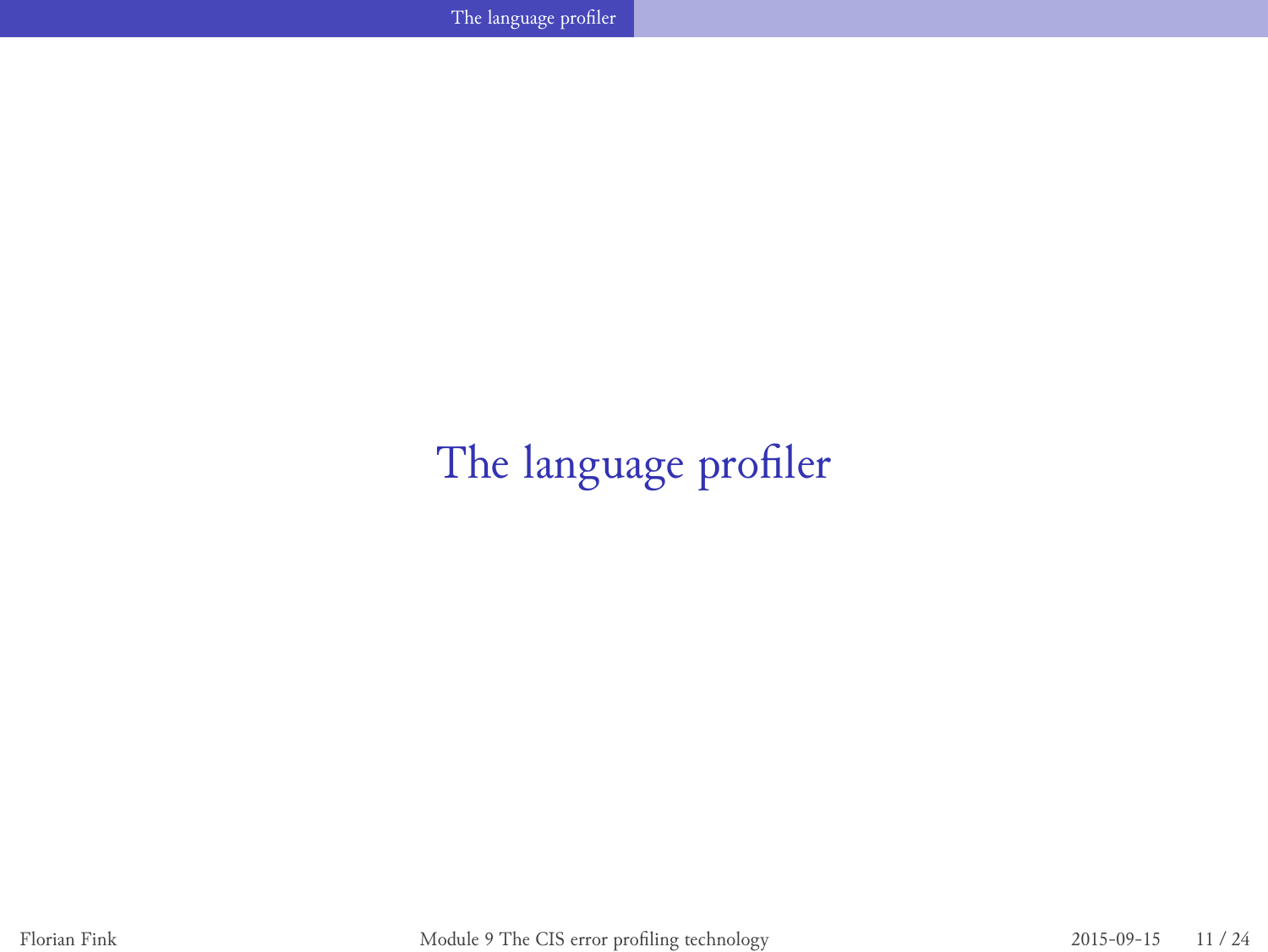#### The language profiler

**Overview** 

- Dictionaries and language models for historical languages are scarce.
- They are needed to do error detection and correction on OCRed historical documents, though.
- The language profiler detects errors and generates correction suggestions for misspelled words.
- It mainly just needs a modern dictionary and a list of spelling patterns to work.
- The profiler can be supplied over the web as web service.
- The profiler and the profiler web service are is documented in the profiler manual.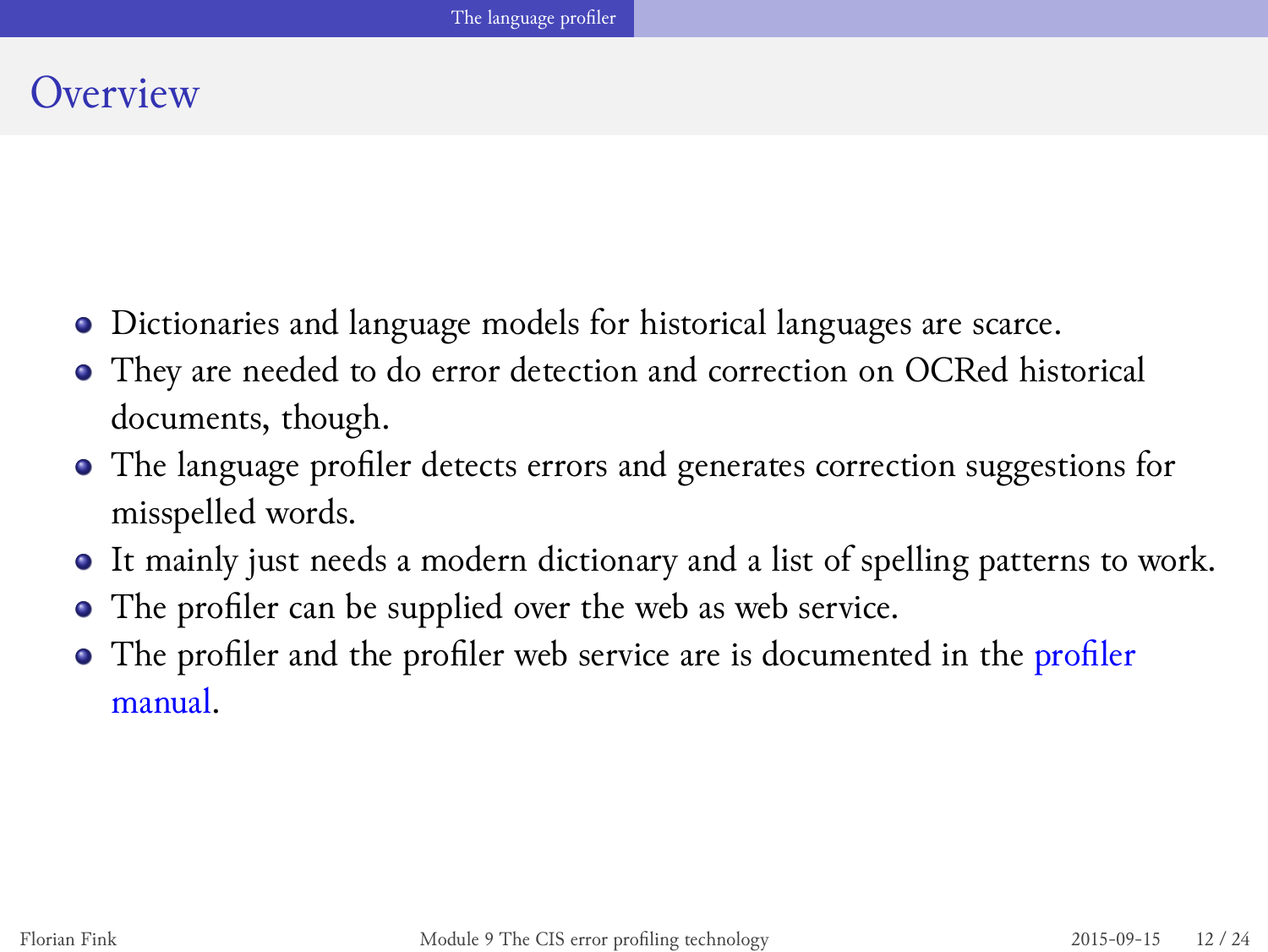# The language profiler

Language profiles

As any spellchecker, the profiler must be configured for a specific language – the so-called language profile. You can generate such language profiles for your documents. You will need:

- At least one dictionary of modern words
- A list of patterns that describe the differences between modern spelled and historical spelled words
- A (small) historical ground truth training file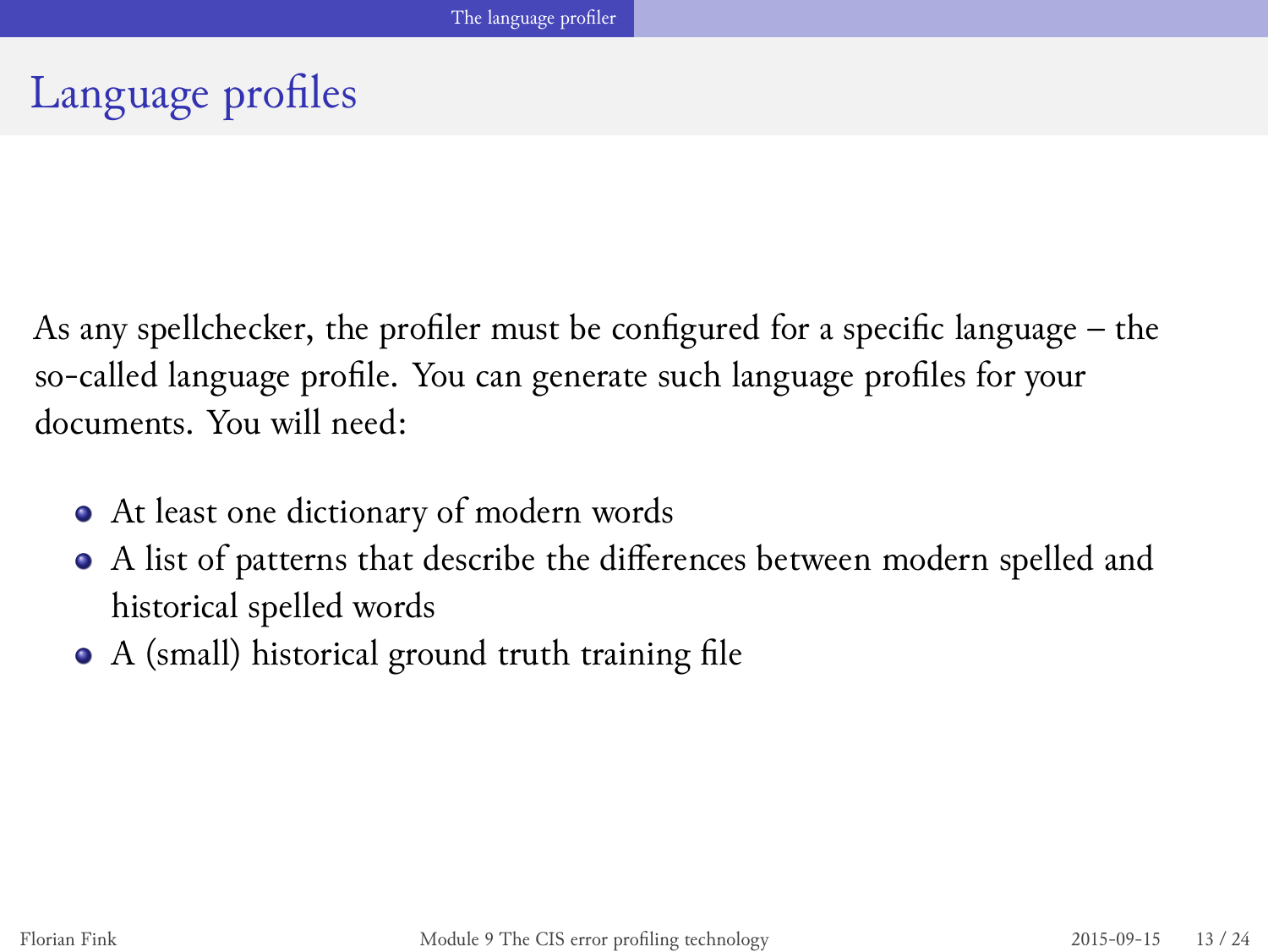#### The language profiler

Basic workings

- For any given language profile and input file, the profiler identifies unknown words using:
	- $\bullet\;$  the modern dictionary of the language profile.
	- hints from the OCR engine in the input document.
- To find correction suggestions, it uses the Levenshtein distance of misspelled words and dictionary entries.
- For all unknown words in the input, it tries then to apply pattern rules to generate valid dictionary entries and calculates the weights for the different patterns.
- It iterative optimizes these weight calculations onto the whole document.
- It gives out a list of the most common pattern encountered in the document
- It gives out the input document augmented with a list of correction suggestions.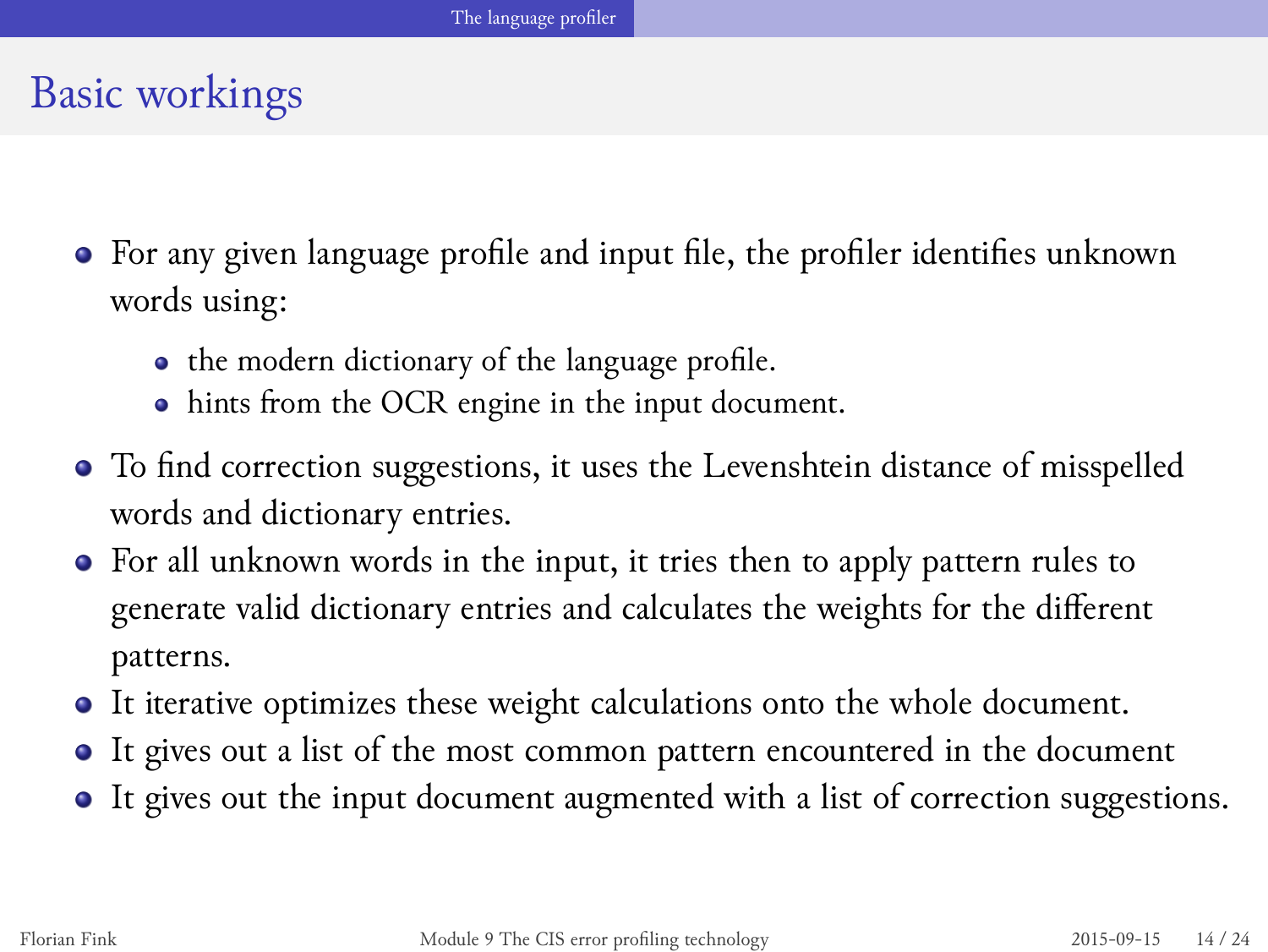Getting your hands dirty **Committee Committee Committee Committee** 

Getting your hands dirty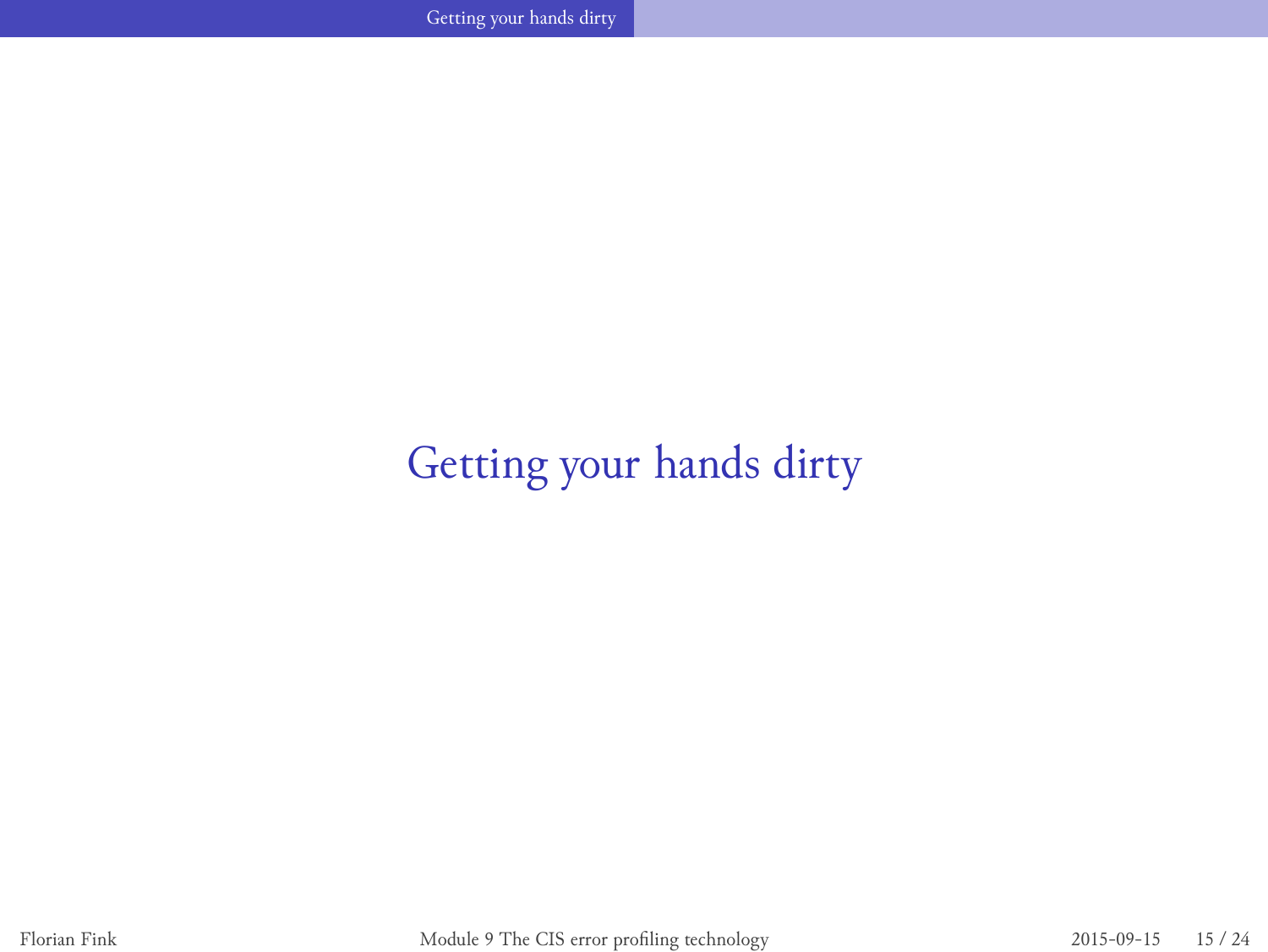**Overview** 

- I will give you just the basics here You should read the documentation if you intend to use the profiler.
- The profiler is developed on/for the Linux Operation System you should have access to such an OS.
- The profiler is a command line tool you should be able to use the command line.
- The profiler is not provided in a package but as source code you should be able to use a C++ compiler and the make utility.
- The profiler relies on external tools an libraries you should be able to install these requirements accordingly.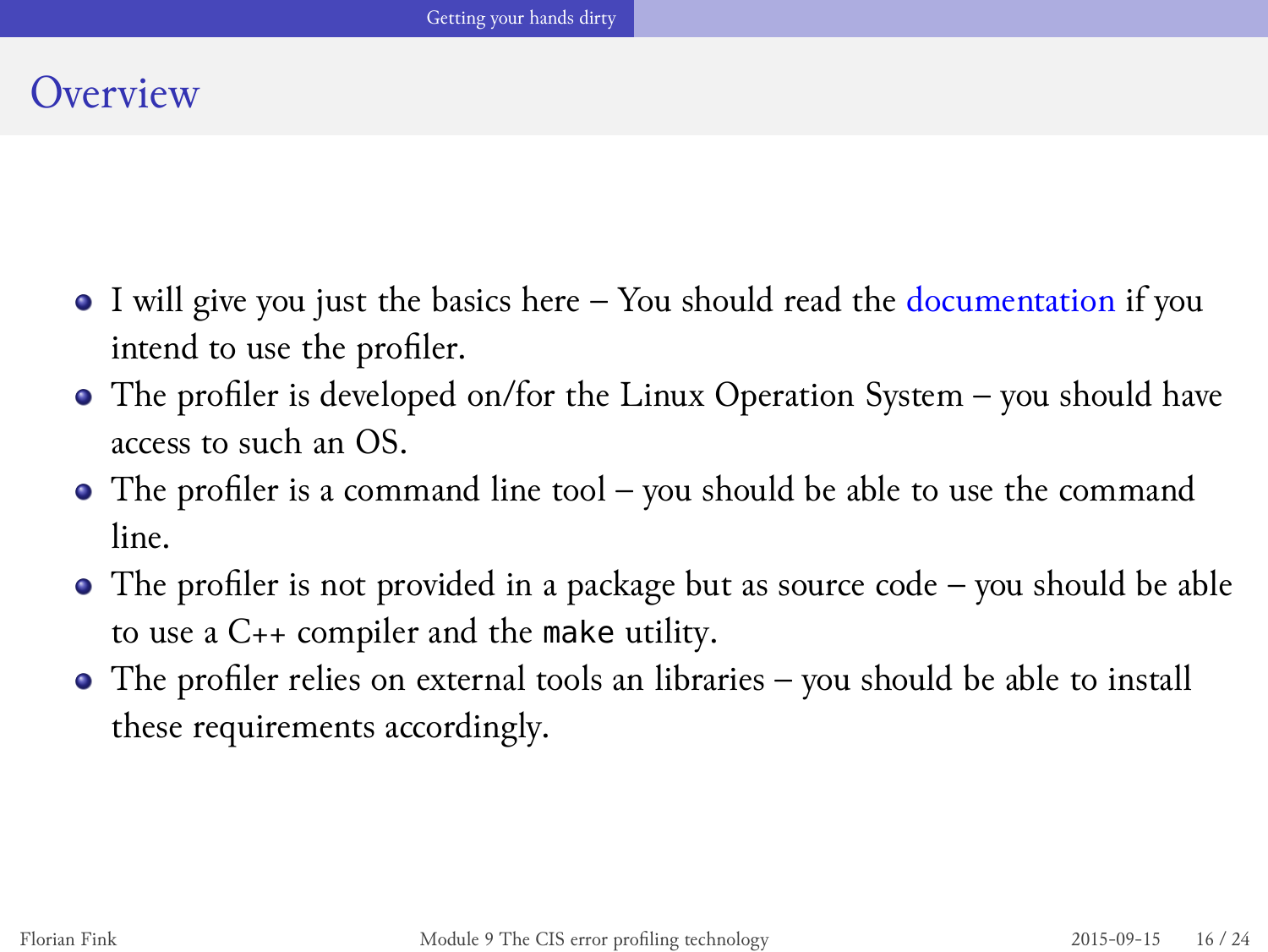Installing the profiler

- The source profiler is available through its github repository
- You will need a C++ compiler the additional Xerces-c XML, java and boost libraries on your system.
- Compile the source code of the profiler using make on the provided Makefile
- Install the profiler and its additional tools locally to your home directory.
- The installation will install:
	- The profiler executable profiler
	- The dictionary compiler compileFBDIC
	- The language profile training executable trainFrequencyList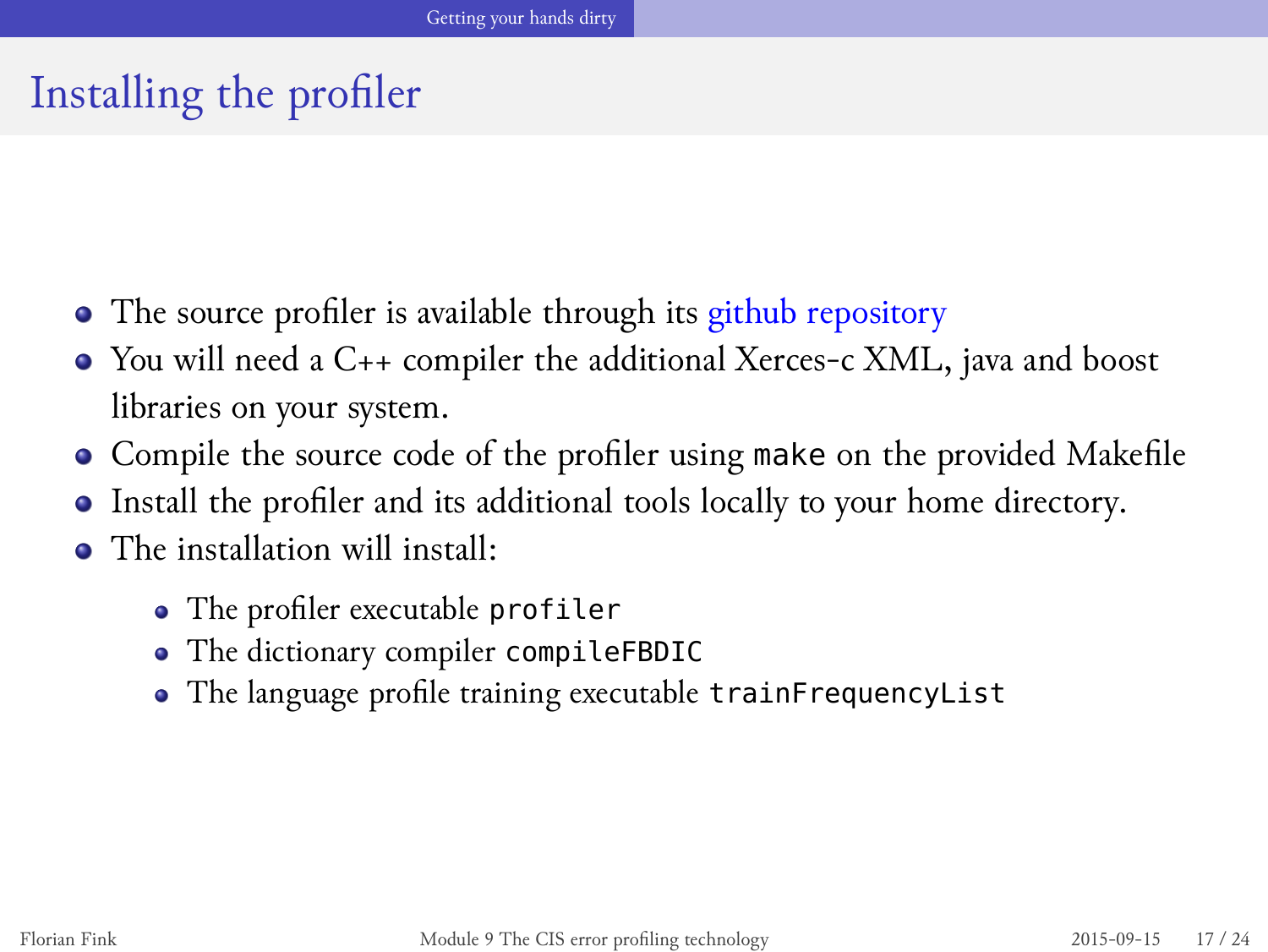# Building a language profile

- You need one (sorted) modern dictionary, one pattern file and one historical training file
- Compile your dictionary:
	- \$ **compileFBDIC** dict.txt dict.fbdic
- generate the language profile configuration file:
	- \$ **profiler** --generateConfig **>** language-profile.ini
- · edit the configuration according to the documentation in the profiler manual and add your compiled dictionary
- generate the initial weights for your language model:
	- \$ **trainFrequencyList** --config language-profile.ini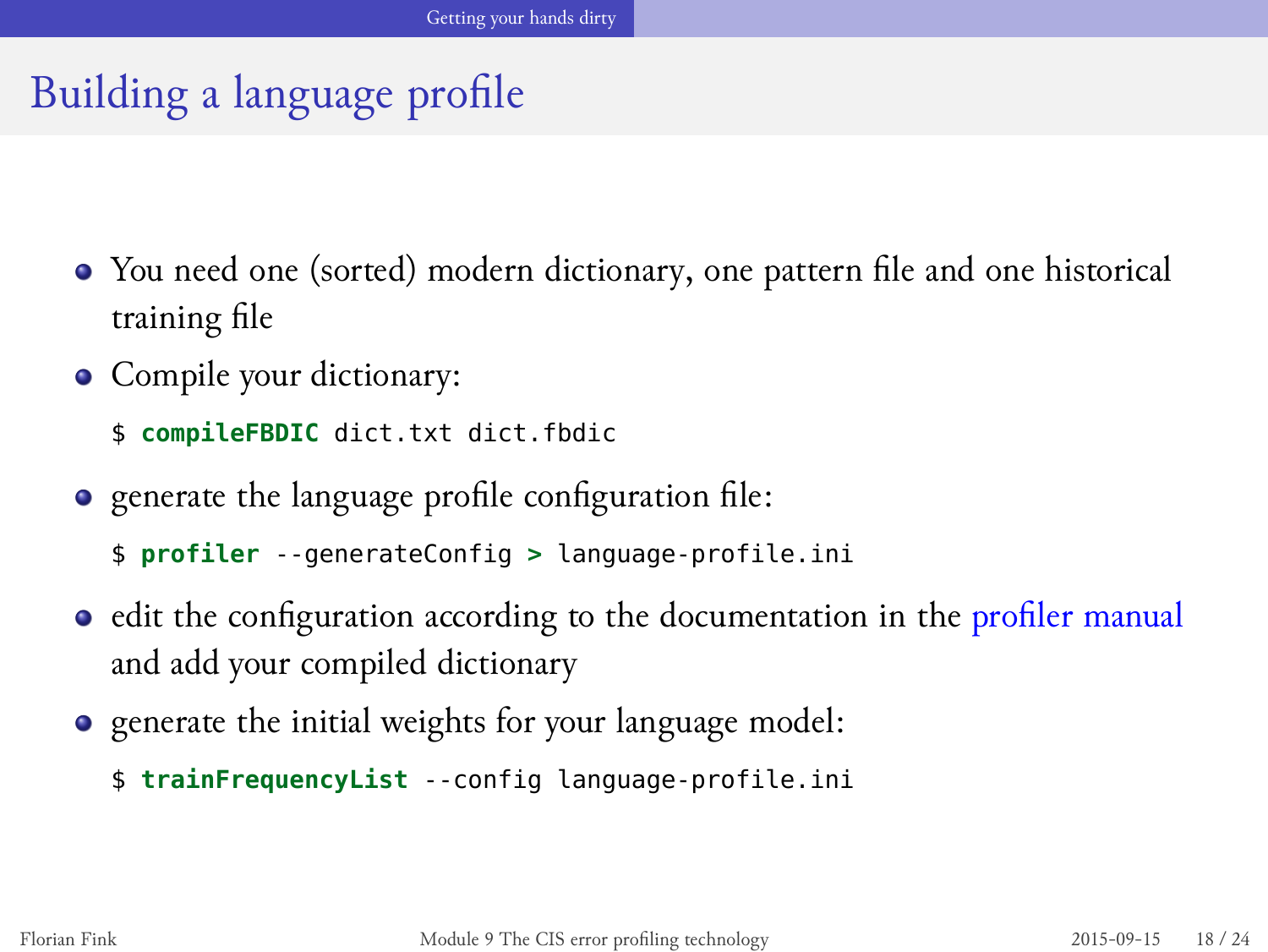The pattern file

```
# each line represents exactly one pattern rule
# each pattern rule consists of a
# modern pattern (left side)
# and a historical pattern (right side)
ä:ae
ü:ue
ö:oe
ss:s
u:v
n:nn
ß:s
ss:ß
f:ff
# . . .
```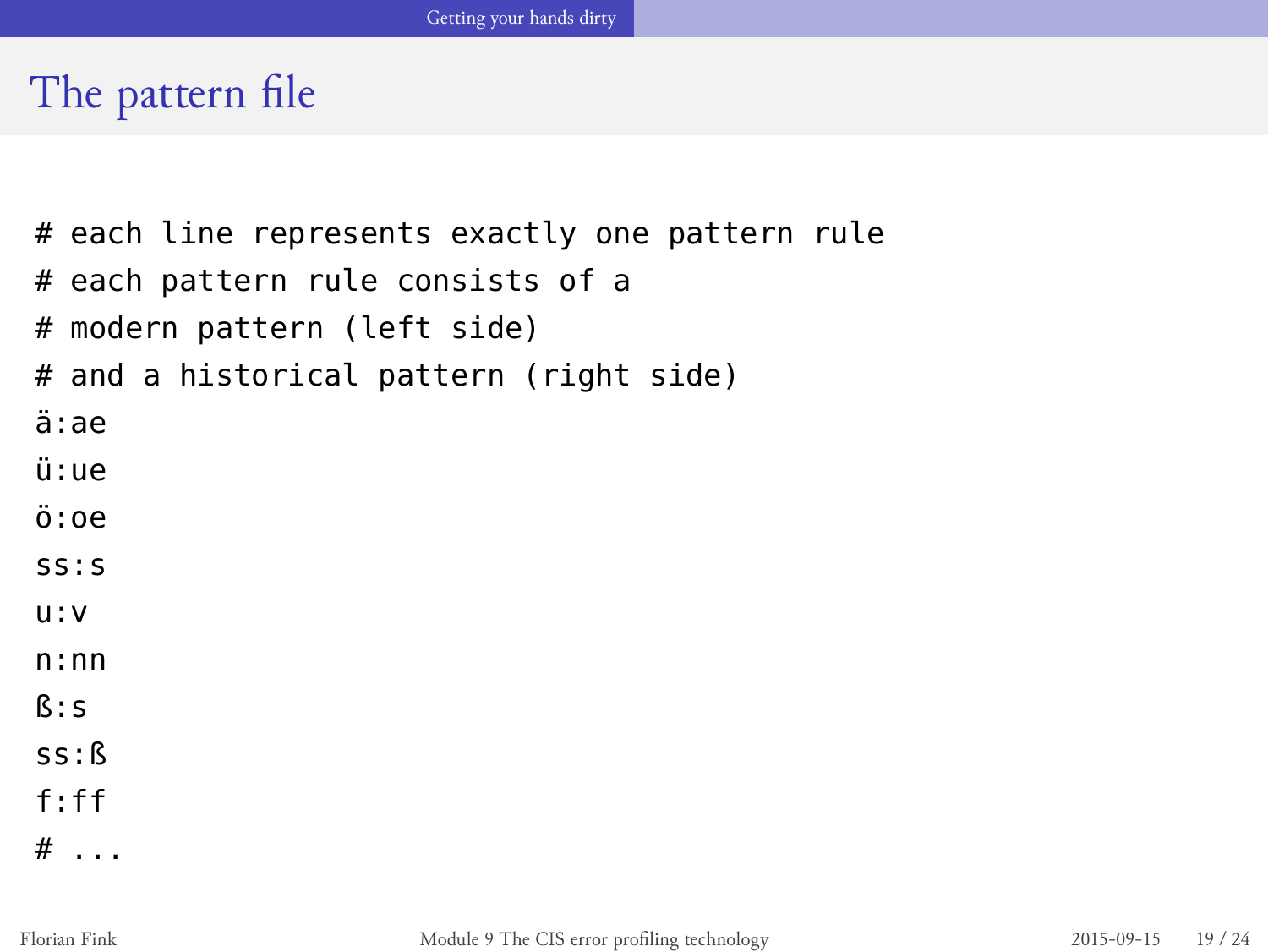Using the profiler

To use the the profiler on a plain text file use the command:

\$ **profiler** --config language-profile.ini --sourceFile input.txt \ --sourceFormat TXT --out\_doc output.xml

- The profiler understands different input file formats:
	- \$ **profiler** --config language-profile.ini --sourceFile input.xml \ --sourceFormat DocXML --out\_doc output.xml
- The profiler produces different output files (at once):
	- \$ **profiler** [...] --out\_doc output.xml --out\_xml corrections.xml \ --out\_html overview.html
- See the profiler manual for all possible command line options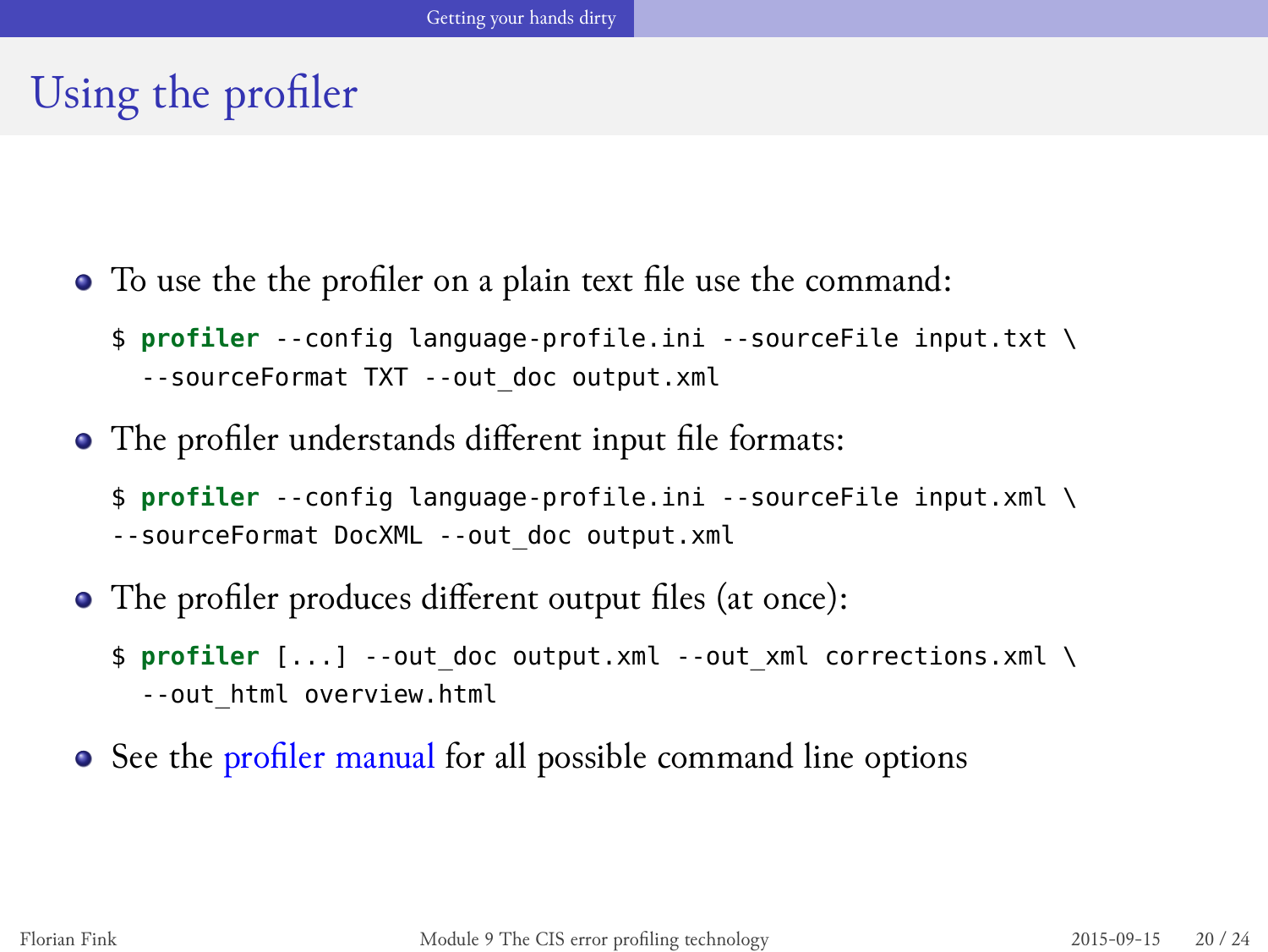# Input and output file formats

The profiler understands among others two different input formats:

- The format --sourceFormat TXT specifies plain text files.
- The format --sourceFormat DocXML specifies DocXML (AbbyyXML) formatted files.

The profiler can produce three different output formats:

- The --out\_doc option generates an output of your document in a format that PoCoTo uses.
- The --out\_xml option generates a profile file, that contains the correction suggestions.
- The --out\_html option generates a nice HTML file that displays the document, the errors and the correction suggestions.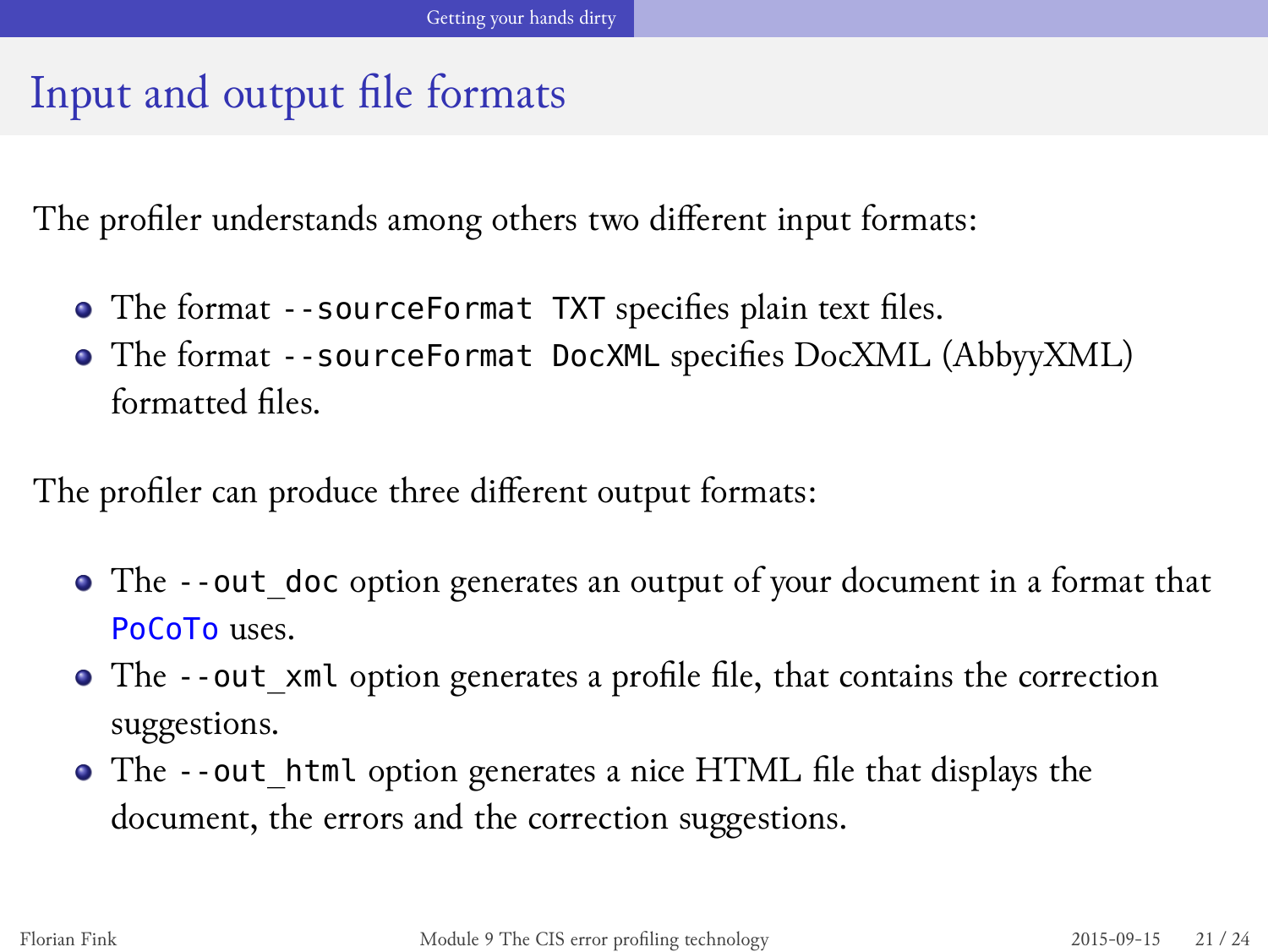## The DocOut format

```
<!-- [...] -->
<token token_id="16" isNormal="true">
   <ext_id>18</ext_id>
   <wOCR>Bibliothec</wOCR>
   <wOCR_lc>bibliothec</wOCR_lc>
   <wCorr></wCorr>
   <cand>Bibliotheca:{bibliotheca+[]}+ocr[(a:,10)],voteWeight=0.984376,\
         levDistance=1</cand>
   <cand>Bibliothece:{bibliothece+[]}+ocr[(e:,10)],voteWeight=0.0156243,\
         levDistance=1</cand>
   <cand>Bibliotheces:{bibliotheces+[]}+ocr[(c:,9)(es:c,10)],\
         voteWeight=2.99037e-27,levDistance=2</cand>
   <coord l="761" t="481" r="1413" b="557"/>
   <abbyy_suspicious value="true"/>
</token>
<!-- [...] -->
```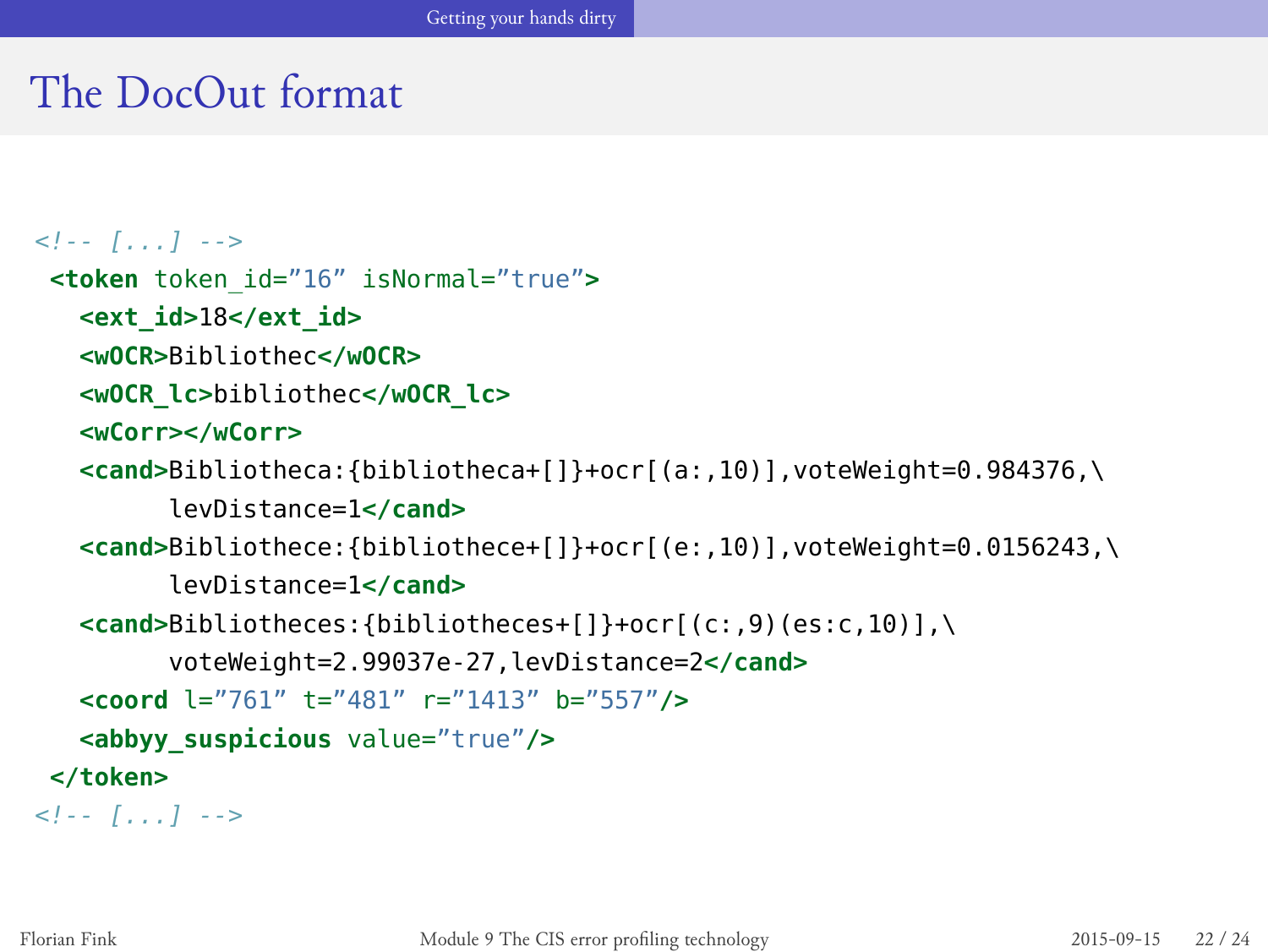# The profile\_out format

#### *<!-- [...] -->*

```
<dictionary_distribution>
 <item dict="dict_modernexact" frequency="13978" proportion="0.65385"/>
 <item dict="dict_modernhypotheticerror" frequency="7399.75"
       proportion="0.346138"/>
 </dictionary_distribution>
 <spelling_variants>
 <pattern left="iu" right="ju" pat_string="iu_ju" relFreq="0.236162"
          absFreq="251.729"/>
  <pattern left="e" right="ae" pat_string="e_ae" relFreq="0.000882386"
          absFreq="13.2681"/>
 </spelling_variants>
 <ocr_errors>
 <pattern left="s" right="f" pat_string="s_f" relFreq="0.372328"
          absFreq="3248.2">
 <pattern_occurrences>
 <type wOCR_lc="poteftate" wSuggest="potestate" freq="9"/>
  <type wOCR_lc="nobiliflimum" wSuggest="nobilissimum" freq="1"/>
  <type wOCR_lc="duriflimis" wSuggest="durissimis" freq="1"/>
<!-- [...] -->
```
Florian Fink Module 9 The CIS error profiling technology 2015-09-15 23 / 24